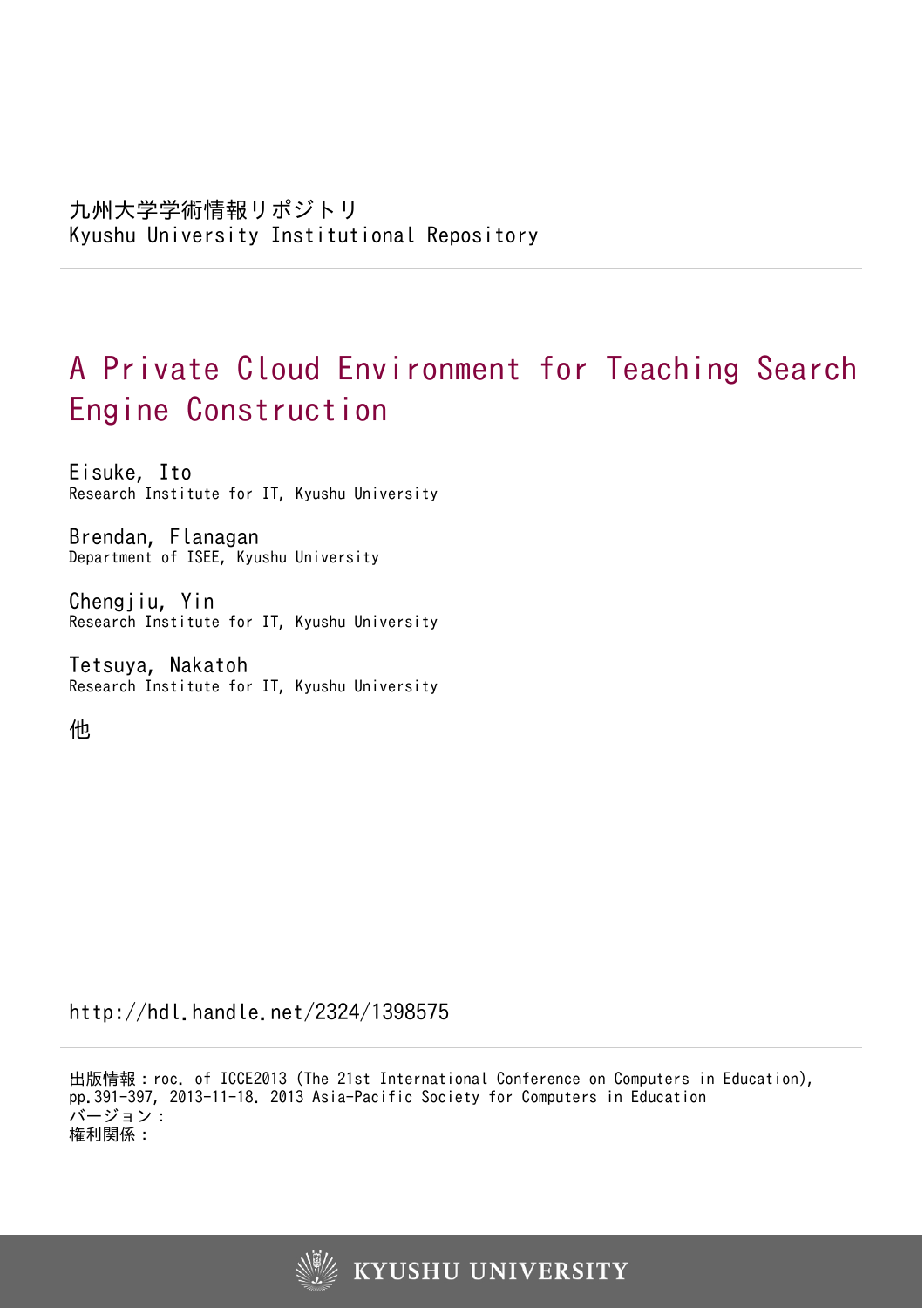# **A Private Cloud Environment for Teaching Search Engine Construction**

Eisuke ITO<sup>a\*</sup>, Brendan FLANAGAN<sup>b</sup>, Chengjiu YIN<sup>a</sup>, **Tetsuya NAKATOH<sup>a</sup> & Sachio HIROKAWA<sup>a</sup>**

a *Research Institute for Information Technology, Kyushu University , Japan* b *Graduate School of ISEE, Kyushu University , Japan* \*ito.eisuke.523@m.kyushu-u.ac.jp

**Abstract:** Kyushu University installed a private cloud system, named "campus cloud system", using VCL and CloudStack. For a graduate school exercise course on web search engine, the authors prepared a virtual machine on VCL, which had apache web server and GETA indexer preinstalled. This paper introduces an outline of the cloud system, the exercise, and also reports advantages and disadvantages of cloud based education.

**Keywords:** Cloud computing, private cloud, virtual machine, VCL, exercise, web search engine

#### **1. Introduction**

In recent years, cloud technologies are used in computer-aided education of universities, and particularly in information science and technology education. Kyushu University installed a private cloud system in 2011, named "Kyu(Q)shu University Campus Cloud System (Qcloud for short)", using VCL [1,2,3,4] and CloudStack [5] for graduate schools education and research [6,7].

VCL (Virtual Computing Lab.) realizes DaaS (Desktop as a Service) cloud service. It was developed by NCSU (North Carolina State University) in 2004 [3,4]. NCSU has donated the VCL source code to the ASF (Apache Software Foundation), and it is now provided as open source software. In VCL, a teacher prepares a customized virtual machine (VM for short), which is installed with specific applications for a lecture. A user can request a VM through the VCL web interface, upon which VCL copies the VM image to a real machine and starts it. After starting the VM, a student can access the VM using RDP (remote desktop protocol) or SSH (secure shell), and use the applications.

We have been providing a course on web search engine for graduate students of the school of ISEE (information science and electrical engineering), Kyushu University. Most lectures in the course were discourse style until 2011. It was difficult to teach real technologies and skills by classroom lectures. Thereby, student satisfaction for the course was low. In 2012, to drastically improve the course, we decided to introduce exercises in which an actual search engine is made in the lecture using the VCL system. For use in the exercises of the course, we prepared a Linux VM on VCL with Apache web server and GETA [8] indexer preinstalled.

The present paper reports the system, the lecture, the exercises and the lessons learned. The composition of this paper is as follows. In section 2, we briefly introduce the motivation behind the Qcloud system installation, and an outline of Qcloud. Section 3 describes the web search engine exercise in which students used the Linux VM on VCL to construct a web search engine. In section 4, we describe the exercise steps, and report student feedback that was collected by questionnaire. We also discuss the advantages and disadvantages of cloud based education. Finally, we conclude this paper in section 5.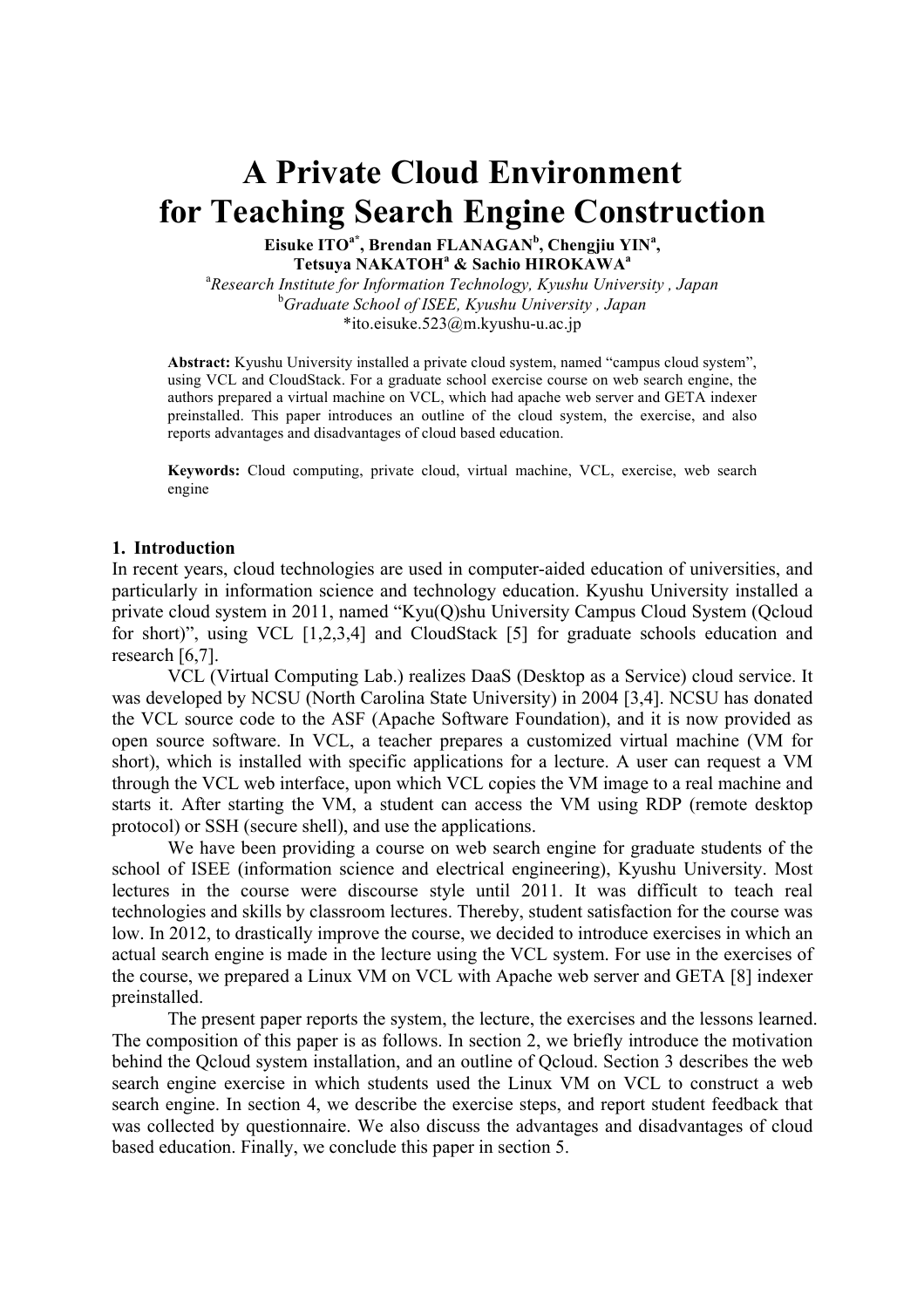# **2. Kyushu University Campus Cloud System**

This section briefly describes the Qcloud system.

## *2.1 Motivation*

The graduate school of ISEE has been operating a computer system for education and research. Until 2011, the ISEE provided an on-premises computer system that was installed in the ISEE server room. ISEE headquarters had decided on a system replace plan, within which it indicated the intention to replace the existing on-premise system with a cloud-computing system. According to the plan, ISEE decided to use two cloud-computing systems, one was a public cloud service such as AWS (amazon web service), and the other was to use a private cloud operated by RIIT (research institute for information technology), Kyushu University. Over the course of half a year, we discussed the design and structure of the private cloud system, Qcloud. As a result, we decided to introduce four sub-cloud systems as shown in Table 1.

| Name            | Description                                                      |
|-----------------|------------------------------------------------------------------|
| Education       | Lecture and exercise in graduate school. Like a PC classroom.    |
| Sever           | Commodity service servers such as mail or web. Long-term period. |
| Development     | Software or service system development. Short-term period.       |
| Data Processing | Big data processing.                                             |

Table 1: Sub cloud systems in Qcloud.

## *2.2 An outline of Qcloud*

Figure 1 shows an outline of the architecture of Qcloud. We started trial use of Qcloud in October 2012, and only started to provide Qcloud to ISEE as of April 2013. We are planning to provide Qcloud to other departments and graduate schools in the future. In addition, we are also planning to provide it to other institutes.



Figure 1. An outline of Qcloud.

## *2.3 Education cloud in Qcloud with VCL*

This paper intends to practice the construction of search engines. We built it for practicing exercises on VCL for education. Figure 2 shows the architecture of the VCL based education cloud system. A user signs into the VCL system and submits a VM generation request to the system.

As shown in Figure 2, there is a file server in education cloud that stores user's files. Windows and Linux VMs are configured to automatically mount the user's private file space in the file server. The VM is deleted at the end of a lecture, because expire time is defined in VCL. Files on the VM are also removed if the VM is deleted. Programing and data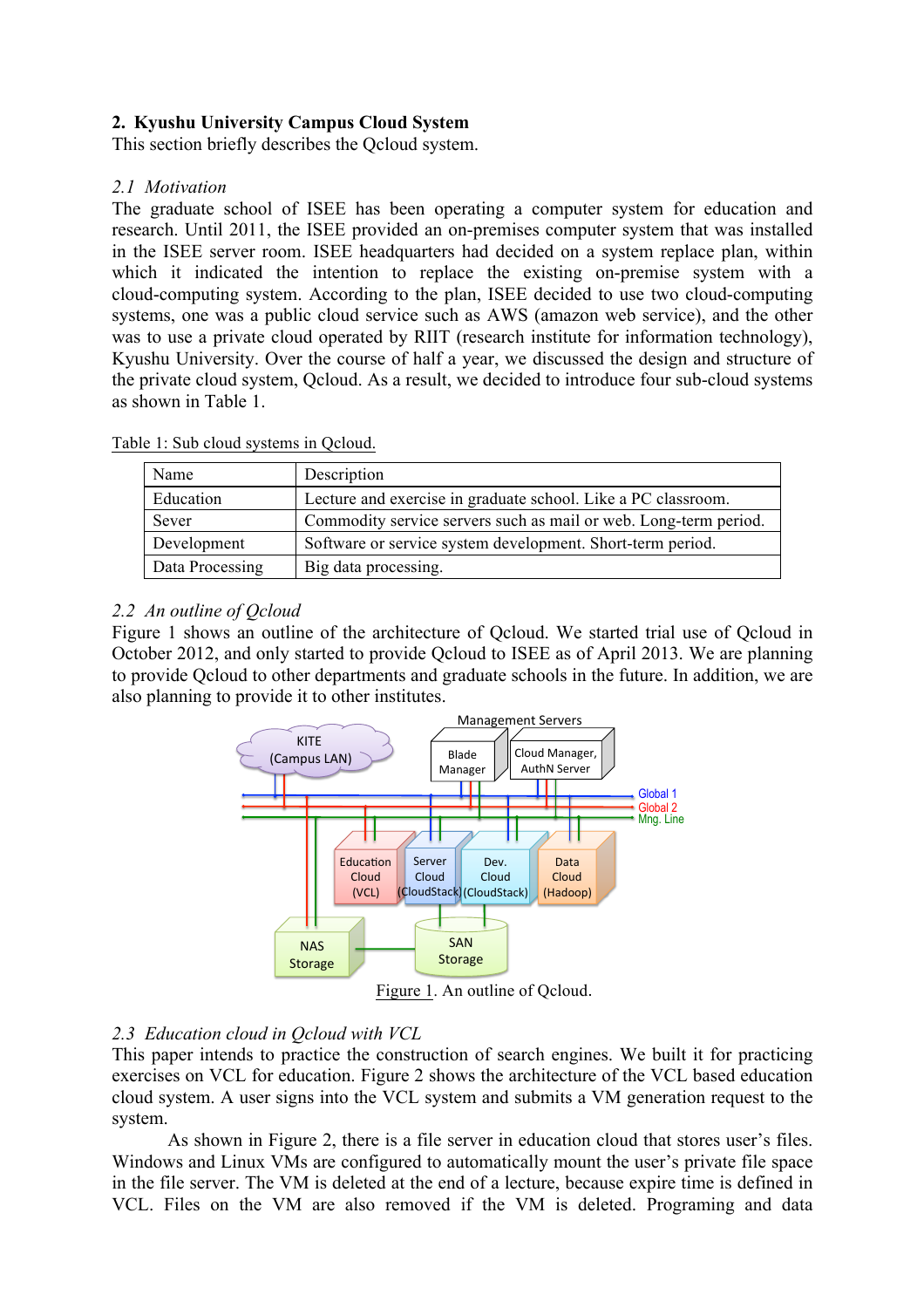preparation may not finish in one day, and then files should be kept until the last day of the lecture. We installed a CIFS (common internet file system) user access module into the file server. Windows and MacOS support CIFS, so a user can access his/her file space anytime via the campus network without any preparation. The file server contributes to the improvement of user experiments.



**3. Web search engine exercise**

# *3.1 Course description*

We applied the use of the Qcloud system to the *Advanced Distributed Systems* course. Hirokawa, one of authors of this paper, has been teaching advanced distributed systems to graduate students since 2008. According to the syllabus of the course, lectures in this course are on the principle, theory, technologies, and applications of wide area network environments, and basic techniques of the web such as HTML, URI, and HTTP. Moreover, the course includes the processing and method for collecting data dispersed in the wide area, analyzing, unifying, and utilizing. Since the operation of the Qcloud system started in 2012, we decided to perform the construction exercise of a Web search engine from the lecture in the 2012 fiscal year.

# *3.2 Web search engine construction*

In order to construct a Web search engine, it is necessary to collect and to preprocess data. An outline of preprocessing is shown in the left half of Figure 3. First is the collection of search data such as html files. Second is forming where low data files are written in various formats. The last is indexing, where an index file represents the relation of words and files.



Figure 3. Preprocessing and Simple Web Search Engine.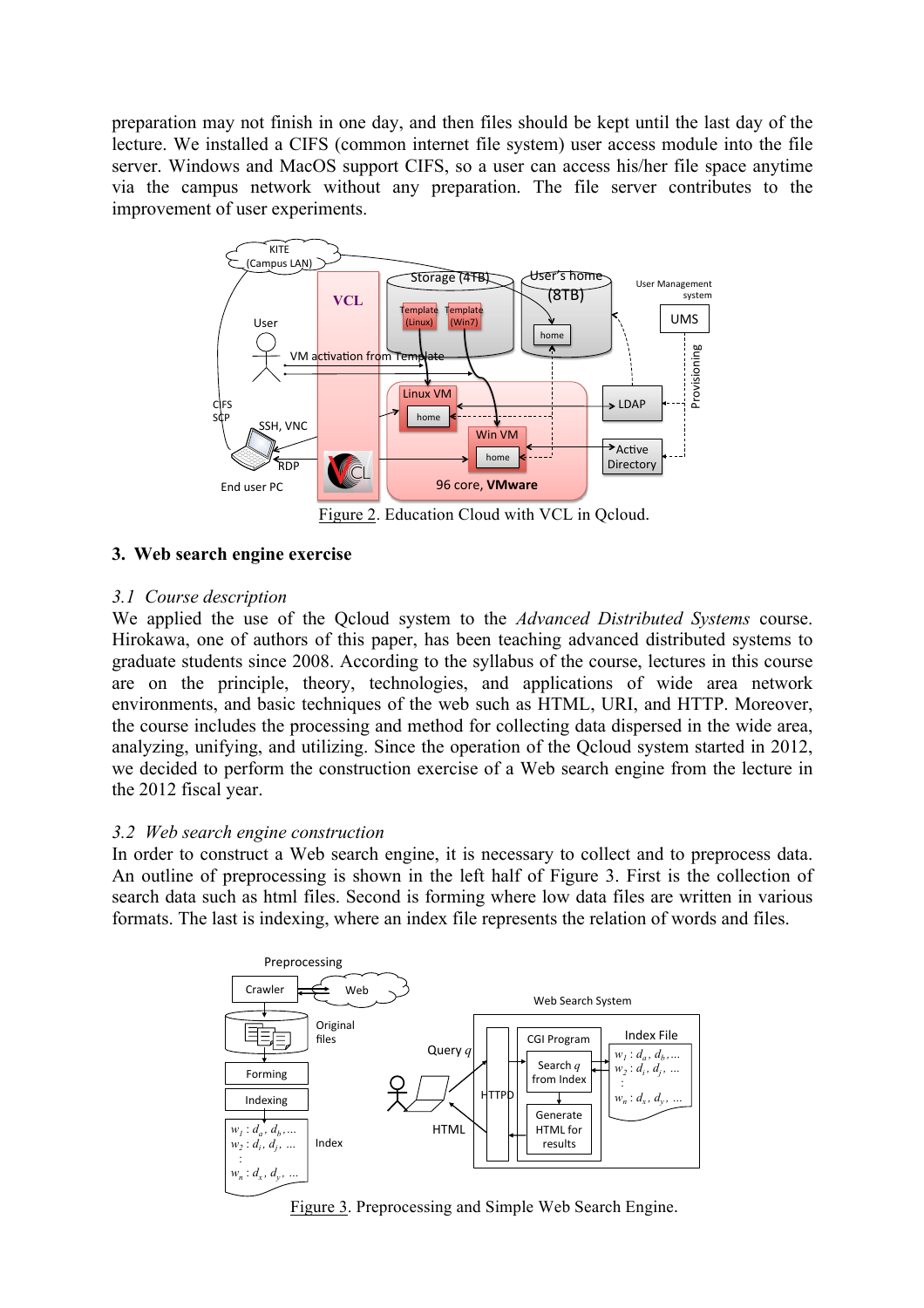An outline of a simple search system is shown in the right half of Figure 3. The system consists of a web server, search program, and index. In Figure 3, search programs are implemented as CGI (common gateway interface) programs. The user submits a query to the search system. The search CGI program gets the query and decomposes it into words. Then it scans for the words in the index. Finally, the program generates HTML for search results, and returns it to the user.

#### *3.3 Customizing a Linux VM for web search engine construction*

We made a Linux VM image for a web search engine. At the first stage, the VM was a very simple CentOS machine on which we installed Apache web server (ver.2.0), the morphological analysis tool *chasen* [11], and general-purpose associative retrieval engine *GETA* (ver.2) [10]. We also configured the VM appropriately for web search engine construction. The Apache web server starts when the machine starts-up. We configured the *httpd.conf* (Apache's access control file) to permit the execution of CGI programs on the website for users. We also changed the *iptables* file to permit HTTP web access (port 80) communication from university IP addresses.

The installation of software and configuration of server setting are required for practical system construction, however it is less related to the essence of the information retrieval. The essence of a search engine is the crawling of web data, the forming of collected data files, indexing of files, and the search algorithm. In the exercise course, we prepared an all-in-one packed VM image. Student's only need to start the VM to try exercises and can concentrate on the exercise.

## *3.4 Steps of web search engine construction*

In the exercise in 2012, the lecture was carried out in the following steps.

- 1. Starting Linux VM on VCL. Basics of Linux operation, and basics of Perl language. (One day)
- 2. Word counting from original data and extraction of *WAM* (word-article matrix) file by Perl script. (One day)
- 3. Basics of GETA (Generic Engine for Transposable Association). Construction of a file search Perl program using GETA. (Two days)
- 4. Web CGI Perl programing. (One day)
- 5. Self exercise of web search engine construction using provided data files. (2days)
- 6. Presentation of exercise results. (One day)

In step 2, we offered 100 files of an online novel service metadata. Before the exercise we collected metadata files from syosetu.com, which is a Japanese online novel service. All metadata files were written in the YAML text format [12], which is a structured data format, but very easy to understand the structure. So, these are suitable for novice word counting.

Before step 5 (the last exercise), we also offered 42,921 files. These files contain the outline data of articles, which were posted to IEICE society (the Institute of Electronics, Information and Communication Engineers), during 2004 to 2011. An article outline consists of a title, author(s), and abstract. The abstract part has long natural language (Japanese) sentences, and are difficult to word count. Then, we offered morphological analysis of sentence, and extracted words.

In step 5, we provided two data sets. Student selected either the metadata of online novels, or IEICE outline data, and built the search engine using the data. Although we allowed the collection of real web data, there was no student who collected data by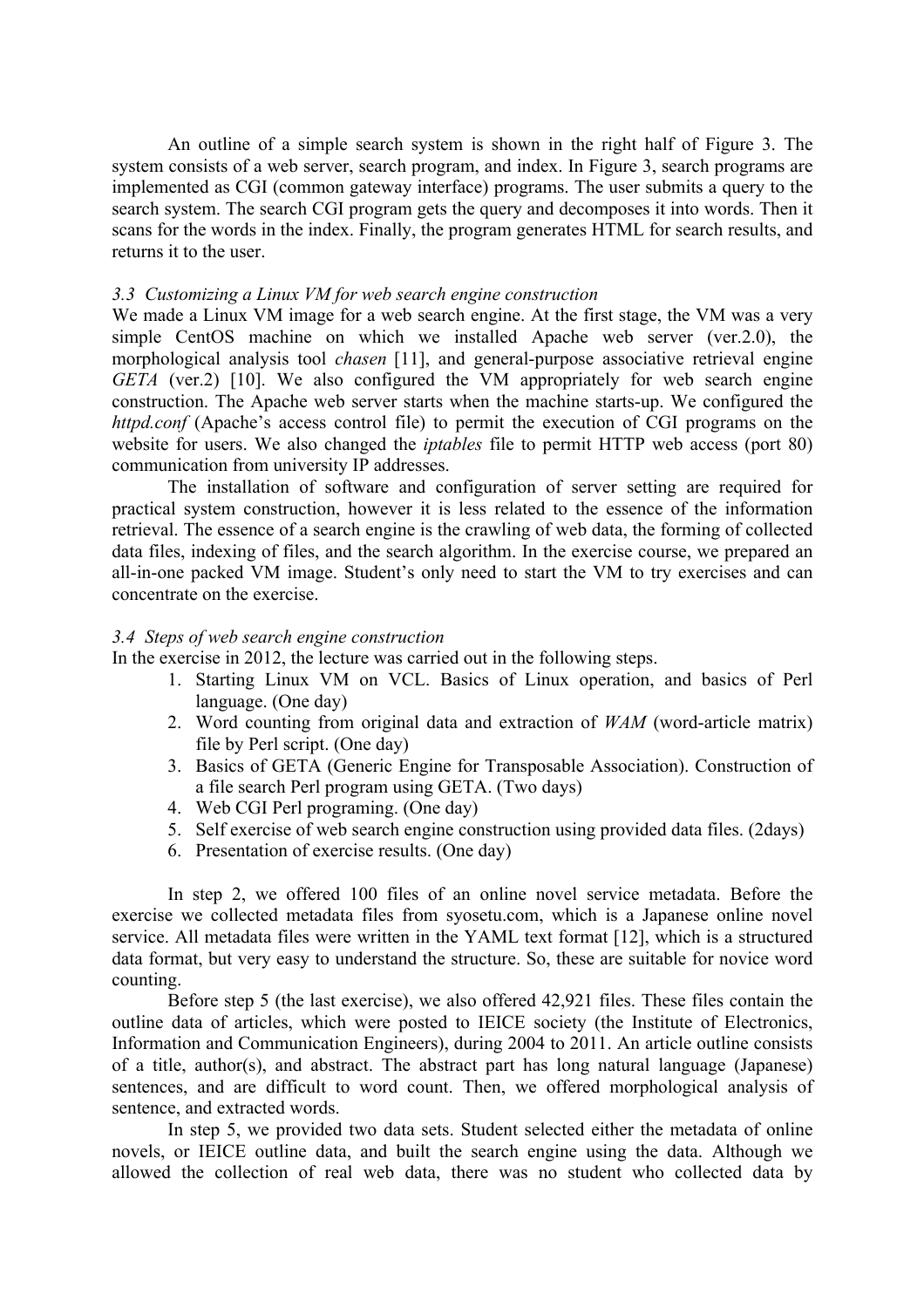themselves. Finally, students presented their search engine that he/she created. We indicated to students to show devised points, enhanced points, and invented points in the presentation.

#### **4. Discussion**

#### *4.1 Questionnaires and results*

In order to evaluate the course content, an easy questionnaire for attendance students was conducted. The survey items consist of the following seven items and got ten attendance students to evaluate each on a five-point scale. The results of mark evaluation is shown in Table 2. The right table in Table 2 is a modified version of the left, where the scores are subtracted by 3 for intelligibility.

- a. Usability of VCL web interface
- b. Length of VM (max:4 hours, min:1 hours.)
- c. Usability of Linux VM
- d. Usability of SSH terminal operation
- e. Usability of Apache Web server
- f. Usability of GETA
- g. Usability of Perl Language and GETA Perl modules

#### Table 2: Questionnaire results (Left: original, Right: -3).

| Answered student |   |   |   |   |   |   |   |   |   |        |    |      |     |   |  |
|------------------|---|---|---|---|---|---|---|---|---|--------|----|------|-----|---|--|
|                  |   |   | 2 | 3 | 4 | 5 | 6 |   | 8 | 9      | 10 | Ave. |     |   |  |
|                  | a | 4 | 4 | 5 | 3 | 5 | 4 | 4 | 5 | 5      | 4  | 4.3  |     |   |  |
|                  | b | 2 | 3 | 4 |   | 4 | 2 | 4 | 5 | 4      | 4  | 3.3  |     |   |  |
|                  | C | 4 | 3 | 5 | 5 | 4 | 4 |   | 5 | 5      | 5  | 4.3  |     |   |  |
| Q                | d | 4 | 3 | 4 | 5 | 4 | 4 | 4 | 5 | 5      | 5  | 4.3  |     | Q |  |
|                  | e | 3 |   | 4 | 5 | 3 | 4 | 4 | 3 | 2      | 5  | 4    | 3.7 |   |  |
|                  | f | 3 | 4 | 3 | 4 | 4 | 3 | 3 | 5 | 3<br>4 |    | 3.6  |     |   |  |
|                  | g | ٦ | 4 | 4 | 5 | 4 | ٩ |   |   | 4      | 4  | 3.9  |     |   |  |

| Answered student |        |    |   |   |   |   |   |   |   |    |      | Answered student |  |   |     |   |                |    |   |   |  |                          |   |        |      |
|------------------|--------|----|---|---|---|---|---|---|---|----|------|------------------|--|---|-----|---|----------------|----|---|---|--|--------------------------|---|--------|------|
|                  |        | 2  | 3 | 4 | 5 | 6 |   | 8 | 9 | 10 | Ave. |                  |  |   |     | 2 | 3              |    | 5 | 6 |  | 8                        | 9 | 10     | Ave. |
| a                | 4      | 4  | 5 |   |   | 4 | 4 |   |   | 4  | 4.3  |                  |  | a |     |   | $\overline{c}$ |    |   |   |  |                          |   |        | 1.3  |
| b                |        | Ć. | 4 |   | 4 |   | 4 |   | 4 | 4  | 3.3  |                  |  | b | - 1 | v |                | -2 |   | ۰ |  |                          |   |        | 0.3  |
| C                | 4      | 3  | 5 | 5 | 4 |   | 3 |   |   | 5  | 4.3  |                  |  | c |     |   | 2              |    |   |   |  |                          |   | ◠<br>∠ | 1.3  |
| ď                | 4      | 3  | 4 |   | 4 |   | 4 |   |   | C  | 4.3  | Q                |  | d |     |   |                |    |   |   |  |                          |   | ◠<br>∠ | 1.3  |
| e                |        | 4  | 5 |   | 4 |   | 3 |   |   | 4  | 3.7  |                  |  | e |     |   | $\overline{c}$ |    |   |   |  | $\overline{\phantom{a}}$ |   |        | 0.7  |
| £                |        | 4  | 3 | 4 | 4 |   | 3 |   | 4 | 3  | 3.6  |                  |  |   | U   |   | $\theta$       |    |   |   |  |                          |   | 0      | 0.6  |
| g                | $\sim$ | 4  | 4 |   | 4 |   | 4 |   |   | 4  | 3.9  |                  |  | g |     |   |                |    |   |   |  |                          |   |        | 0.9  |

#### *4.2 Discussion of questionnaire results*

The questionnaire contains a portion in which students can describe their opinion freely. We observed through this portion that the attendance student's degree of satisfaction was high. The subject assigned to the students is to construct a search engine. They tackled the subject independently and enjoyed it very much.

The evaluation scores of (b), (e) and (f) were low in Table 2. The question (b) concerns to the usability of VCL system. Students wrote dissatisfaction to time restriction as their free opinion. This is because the time limit of virtual machine in the campus cloud system of Kyushu University is only 4 hours. This limit was set as default. But they can extend the limit to 8 hours. Unfortunately, they required much longer time for completing their task of constructing a search engine. They were forced to suspend their job during their effort. The setting of a time limit was a problematic. However, students were absorbed in making their own search engine. Thus, the task was successful. Indeed, many students wrote that they were interested in creating a search engine.

The evaluation score of question (e) was low. It concerns with the usability of Web servers for CGI. This is because that the preparation of virtual machines was not enough. It was the first time to do this class in a cloud environment. It took several weeks until detailed settings of Apache and permission of related files were worked out. This delay caused troubles for students. Once the environment was settled, they did not have difficulty in the second half of the class. Unfortunately, the bad impression in the early times remained.

The reason for the low score for the question (f) comes from the complex of the exposition. They had to learn the basic notion of information retrieval, such as vector model